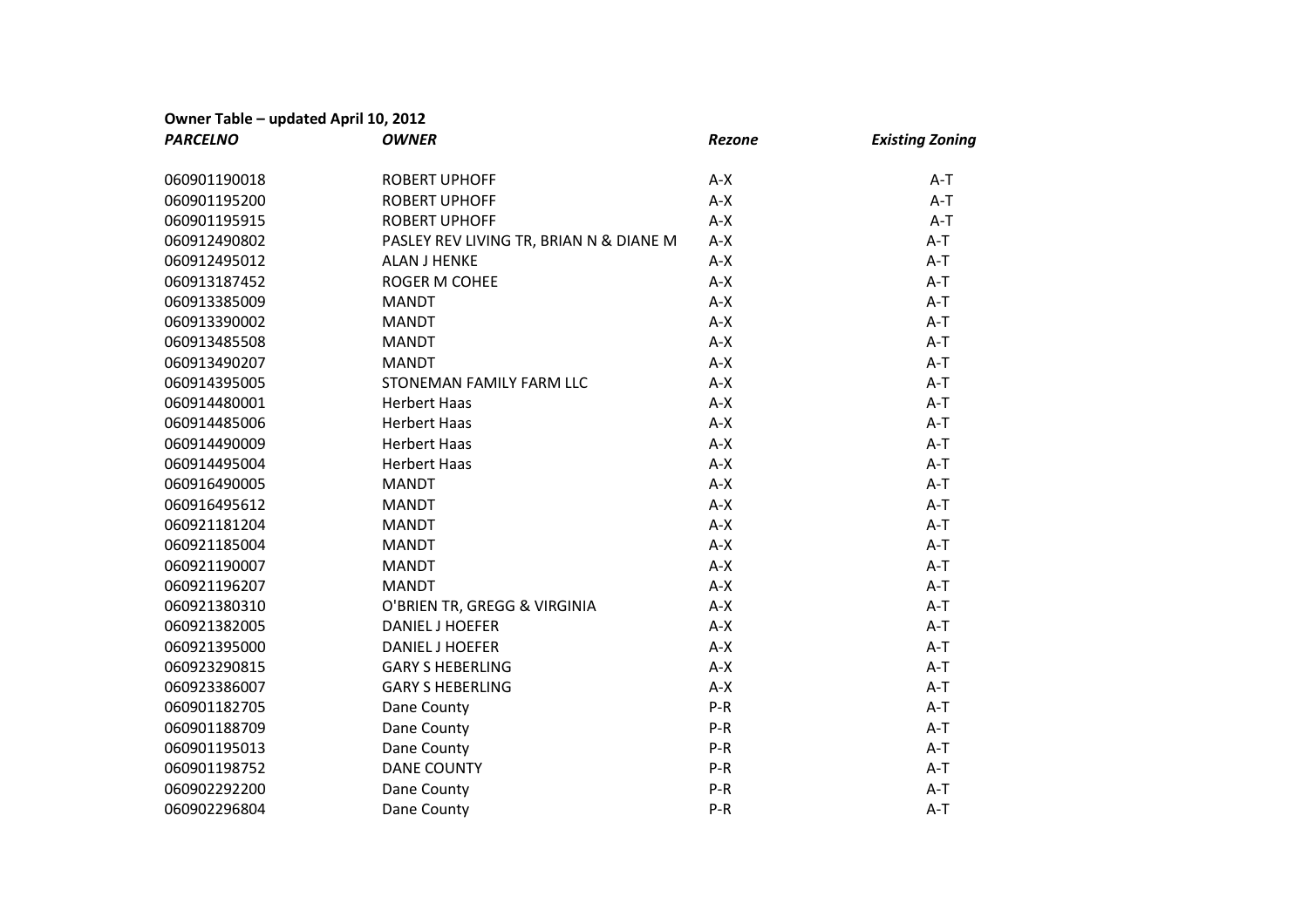| 060902391915 | Dane County                         | $P-R$ | $A-T$     |
|--------------|-------------------------------------|-------|-----------|
| 060910243015 | Fitchburg, City of                  | $P-R$ | $A-T$     |
| 060916313536 | FITCHBURG, CITY OF                  | $P-R$ | $A-T$     |
| 060916314197 | FITCHBURG, CITY OF                  | $P-R$ | $A-T$     |
| 060916407462 | Kim Manner                          | $R-L$ | $A-T$     |
| 060916407579 | Gary Mella                          | $R-L$ | $A-T$     |
| 060916482603 | FITCHBURG, CITY OF                  | $R-L$ | $A-T$     |
| 060916407686 | Kas Schafer                         | R-LM  | $A-T$     |
| 060916407793 | <b>CRAIG A RABUCK</b>               | R-LM  | $A-T$     |
| 060916407908 | Kevin Leroy                         | R-LM  | A-T       |
| 060909198505 | Lloyd J Blaney                      | $R-R$ | $A-T$     |
| 060913185001 | <b>DENNIS SORNSON</b>               | $R-R$ | $A-T$     |
| 060921181452 | American Transmission               | $R-R$ | $A-T$     |
| 060922290004 | <b>GEORGE GABRIELSE</b>             | $R-R$ | $A-T$     |
| 060922290602 | <b>JAMES D WUNDERL</b>              | $R-R$ | $A-T$     |
| 060922295009 | <b>STEPHEN D BROWN</b>              | $R-R$ | $A-T$     |
| 060923382207 | <b>CARL A KARCHER</b>               | $R-R$ | $A-T$     |
| 060916380412 | HEINRICHS REV TR, JEROME J & JEAN D | $A-S$ | $A-T/A-X$ |
| 060922482002 | <b>JOHN STONEMAN</b>                | $A-X$ | $A-T$     |
| 060901492602 | Larry Konopacki                     | $R-R$ | $A-T/A-X$ |
| 060921181702 | Fitchburg, City of                  | $R-R$ | $A-T/R-L$ |
| 060926180607 | <b>THOMAS CAINE</b>                 | $A-S$ | $A-X$     |
| 060927185002 | <b>DOUGLAS E SEALS</b>              | $A-S$ | $A-X$     |
| 060929480000 | Laverne Theis & Theis TR            | $A-S$ | $A-X$     |
| 060930396902 | ADAM & BARBARA HOGAN                | $A-S$ | $A-X$     |
| 060907495009 | PAYNE & DOLAN INC                   | $A-T$ | $A-X$     |
| 060915195012 | <b>MARY G FAHEY</b>                 | $A-T$ | A-X       |
| 060922392010 | <b>GREGORY GORMAN</b>               | $A-T$ | $A-X$     |
| 060925195004 | R & D Sheil LLC                     | $A-T$ | A-X       |
| 060930484003 | Clifford Hageman                    | $A-T$ | $A-X$     |
| 060934291802 | MICHAEL BARRY                       | $A-T$ | $A-X$     |
| 060932195962 | FITCHBURG, CITY OF                  | $P-R$ | $A-X$     |
| 060932197102 | FITCHBURG, CITY OF                  | $P-R$ | $A-X$     |
| 060932197301 | FITCHBURG, CITY OF                  | P-R   | $A-X$     |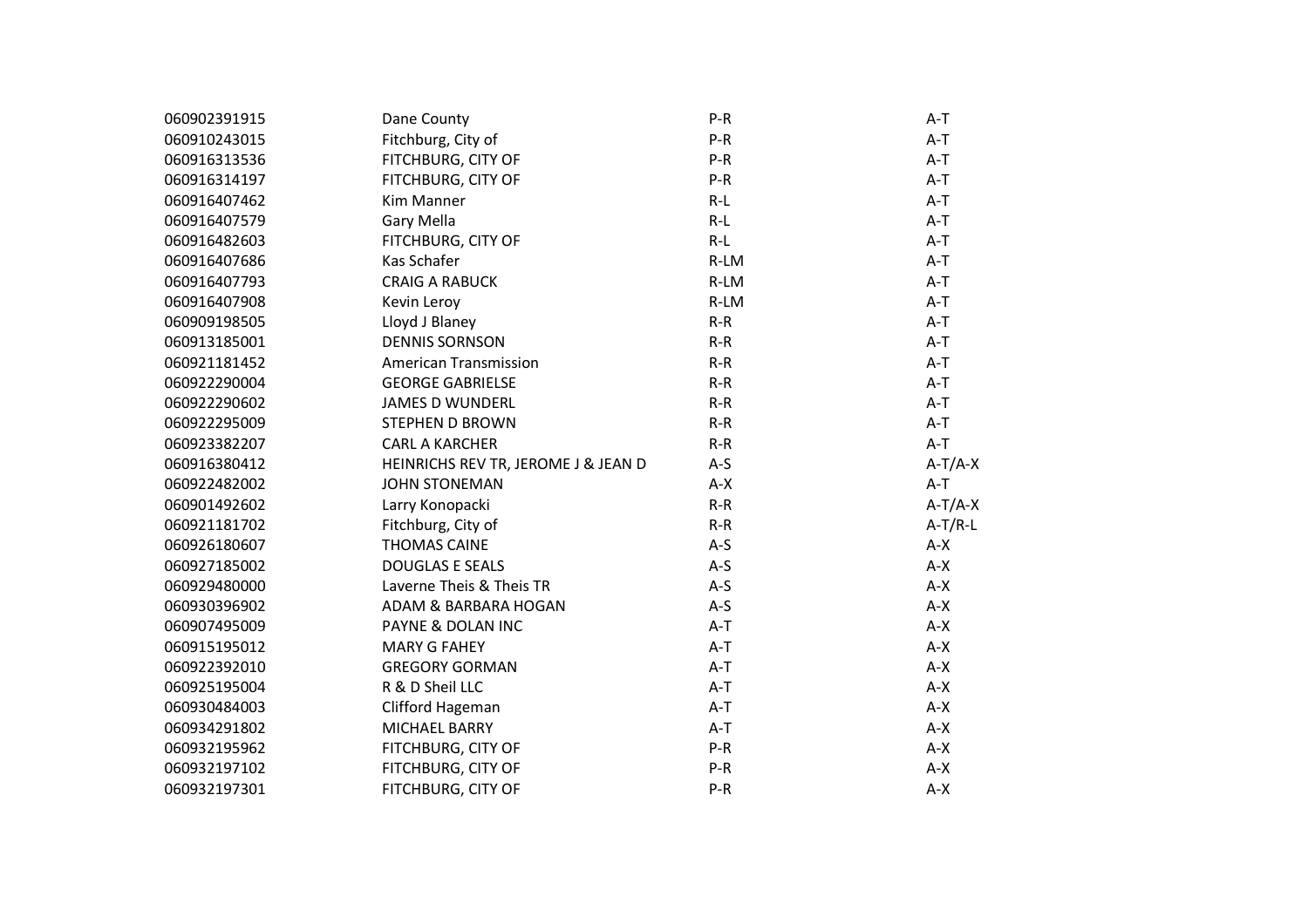| 060920480008 | <b>CORNELIUS W GERATHS</b>               | $R-L$ | $A-X$     |
|--------------|------------------------------------------|-------|-----------|
| 060923486800 | E JEANNE GUNDLACH                        | $R-L$ | $A-X$     |
| 060919480001 | <b>JOHN G DOERFER</b>                    | $R-M$ | $A-X$     |
| 060901493212 | <b>SCOTT G WERTH</b>                     | $R-R$ | $A-X$     |
| 060911391802 | <b>GANSHERT NURSERY &amp; LANDSCAPES</b> | $R-R$ | $A-X$     |
| 060911392602 | <b>PAUL J GANSHERT</b>                   | $R-R$ | $A-X$     |
| 060922380470 | PHILIP GORMAN                            | $R-R$ | $A-X/R-L$ |
| 060923192612 | MSB - New Owner                          | $R-R$ | $A-X/R-L$ |
| 060901295003 | Dane County                              | $P-R$ | $B-H/A-T$ |
| 060907382005 | Fitchburg, City of                       | $P-R$ | $B-H/R-L$ |
| 060908464152 | Verona Area School District              | R-LM  | $P-R$     |
| 060924285007 | <b>MANDT</b>                             | $A-X$ | $R-D$     |
| 060924290000 | Frape Corp                               | $A-X$ | $R-D$     |
| 060924380707 | Frape Corp                               | $A-X$ | $R-D$     |
| 060924385006 | Frape Corp                               | $A-X$ | $R-D$     |
| 060924390009 | Frape Corp                               | $A-X$ | $R-D$     |
| 060924395004 | Frape Corp                               | $A-X$ | $R-D$     |
| 060925285005 | Frape Corp                               | $A-X$ | $R-D$     |
| 060925290704 | WI DEPT OF CORRECTIONS                   | $A-X$ | $R-D$     |
| 060924198503 | Anderson Jt Rev Tr                       | $B-H$ | $R-D$     |
| 060936185012 | J Michael Clayton                        | $B-H$ | $R-D$     |
| 060902380007 | Dane County                              | $P-R$ | $R-D$     |
| 060902381702 | Dane County                              | $P-R$ | $R-D$     |
| 060902385002 | Dane County                              | $P-R$ | $R-D$     |
| 060902390005 | Dane County                              | $P-R$ | $R-D$     |
| 060902485216 | Dane County                              | $P-R$ | $R-D$     |
| 060902492619 | Dane County                              | $P-R$ | $R-D$     |
| 060905172209 | Fitchburg, City of                       | $P-R$ | $R-D$     |
| 060905172558 | Fitchburg, City of                       | $P-R$ | $R-D$     |
| 060907486000 | Fitchburg, City of                       | $P-R$ | $R-D$     |
| 060916180552 | Fitchburg, City of                       | $P-R$ | $R-D$     |
| 060917484501 | Ada Deer                                 | $R-R$ | $R-D$     |
| 060903205954 | Fitchburg, City of                       | $P-R$ | R-HA      |
| 060903385153 | Fitchburg, City of                       | $P-R$ | R-HA      |